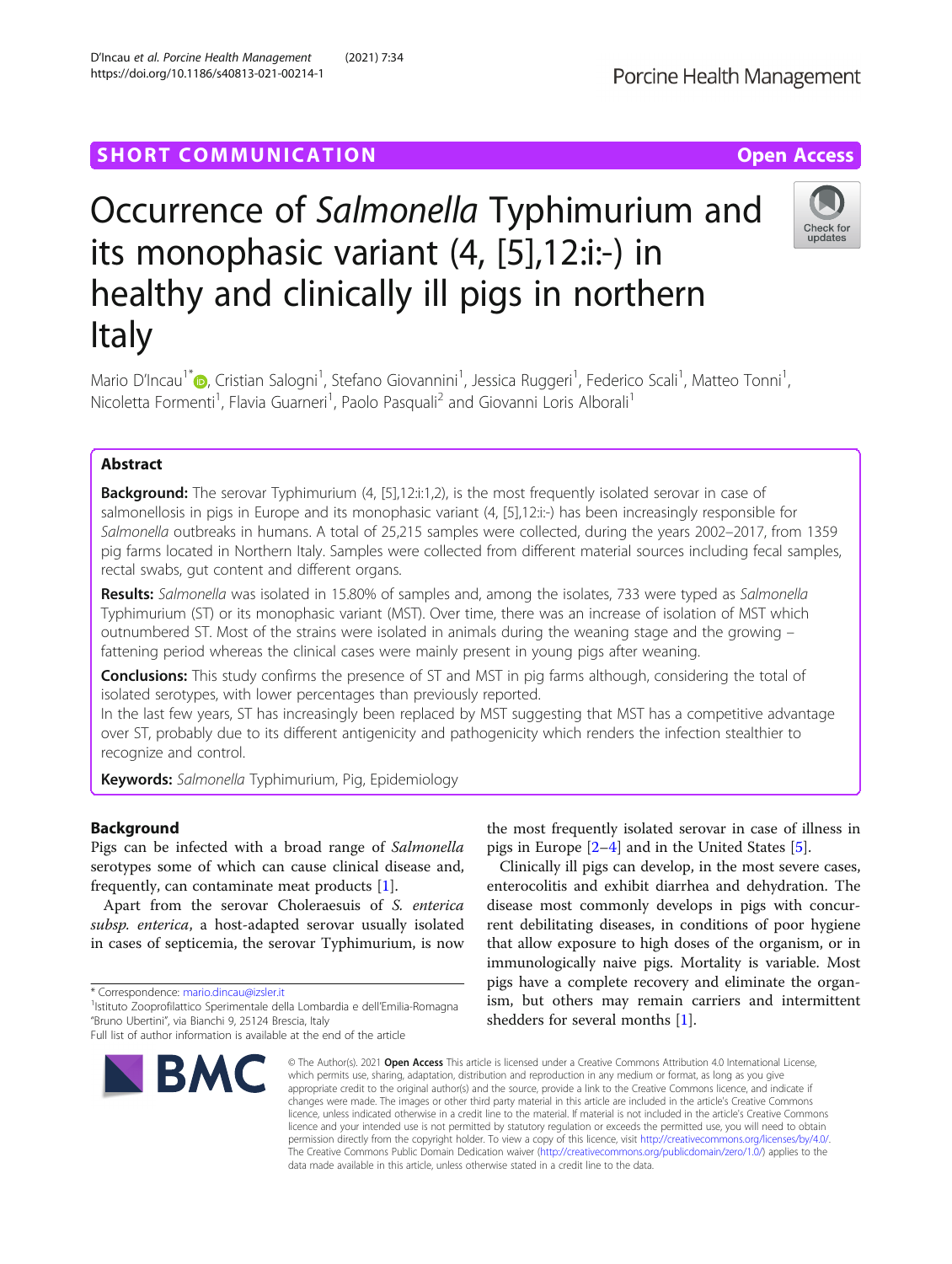The monophasic variant of Salmonella Typhimurium  $(4, [5], 12$ :i:-) has been increasingly responsible for Salmonella outbreaks in humans, being the third (after the serovars Salmonella Enteritidis and Salmonella Typhimurium) most commonly reported serovar in the EU in 2012 [[6](#page-6-0)], and frequently reported across the world [\[7](#page-6-0), [8](#page-6-0)]. This serovar, strongly associated with swine food chain, especially in Europe [[9\]](#page-6-0), was rarely identified before the mid-1990s but its isolation in both animals and humans, has increased in the last 20 years [\[4](#page-6-0), [10](#page-6-0)–[12\]](#page-6-0).

Salmonella prevalence varies widely among farms and at different growth stages within the same farm and, due to the high number of factors and the complex relationships among pathogen and host, definitive understanding of the transmission, shedding and carrier states of salmonellae are still difficult [[1\]](#page-6-0).

The aim of this study is to describe and evaluate the occurrence, over a 15-year period, of Salmonella Typhimurium (ST) and its monophasic variant Salmonella enterica subsp. enterica  $4$ , [5],12:i:- (MST) in pigs and its association with clinical conditions.

## Materials and methods

#### Strains isolation

A total of 25,215 samples were collected, during the years 2002–2017, from 1359 pig farms located in Northern Italy where clinical enteric forms or cases of on-farm mortality occurred. In particular, in each farm around 20 samples per year were collected either from living animals (fecal samples or rectal swabs) or from carcasses (gut content and different organs like spleen, liver and lymph nodes collected at necropsy) and sent to our lab by farm vets.

The isolation and identification of Salmonella isolates were carried out always by the same lab, initially in accordance with ISO 6579:2002 and later, for samples collected since 2007, in accordance with ISO 6579:2007 amendment 1. Briefly, the samples were pre-enriched with Buffered Peptone Water (BPW) and incubated at  $37 \text{ °C} \pm 1 \text{ °C}$  for  $18 \pm 2 \text{ h}$ . The samples were then transferred, for enrichment, to Rappaport – Vassiliadis Soya Broth (RVS), incubated at  $41.5 \degree C \pm 1 \degree C$  for  $24 \pm 3$  h, and Mueller – Kauffmann Tetrathionate with Novobiocin Broth (MKTTn), incubated at  $37^{\circ}C \pm 1^{\circ}C$  for  $24 \pm 3 h$ (for 2002–2007 samples: ISO 6579:2007), and (for 2007– 2017 samples: ISO 6579:2007 amendment 1) to a Modified Semisolid Rappaport – Vassiliadis (MSRV) agar medium incubated at  $41.5^{\circ}C \pm 1^{\circ}C$  for  $24 \pm 3$  h. MSRV agar plates were incubated for further  $24 \pm 3$  h if negative. Enrichment cultures were used to inoculate two solid media incubated at  $37^{\circ}C \pm 1^{\circ}C$  for  $24 \pm 3$  h: Xylose Lysine Deoxycholate agar (XLD) and Brilliant Green Agar (BGA).

Colonies of presumptive Salmonella were sub-cultured on Triple Sugar Iron (TSI) agar at  $37^{\circ}$ C  $\pm$  1 °C for  $18 \pm 2$ h and further, in accordance with ISO 6579:2007, identified biochemically and confirmed as Salmonella by slide agglutination using a polyvalent O antiserum.

#### Strain serotyping

The complete serological characterization of Salmonella was performed by slide agglutination for the determination of somatic antigens, while, for the determination of flagellar antigens, the method of tube agglutination was followed according to the Spicer [\[13\]](#page-6-0) technique, modified by Morris et al. [[14\]](#page-6-0).

In particular, the characterization of monophasic variant of Salmonella Typhimurium, was performed through two consecutive phase inversions by passaging through a U-shaped glass tube containing semisolid agar with H:i antiserum. The isolates that still did not display the second phase after the first and the second passage were considered, phenotypically, monophasic.

#### Phage-typing

Phage-typing was performed at the Italian National Reference Centre for Animal Salmonellosis according to Anderson et al. [[15](#page-6-0)]. Typing of MST strains started in 2011 and for this reason only 225 isolates were typed. The total number of typed ST strains was 235.

#### Clinical case definition

We considered a "clinical case" (C) as an illness of variable severity manifested by enteric signs with presence of Salmonella and in absence of isolation of other enteric pathogens. When Salmonella isolation occurred and no enteric signs were shown the condition was referred as a "non-clinical case" (NC).

#### Statistical methods

Statistical analysis was performed using GraphPad 6.0 for MAC OS X (GraphPad Software Inc.; San Diego; CA) and SAS (SAS Institute, Inc., Cary, North Carolina) softwares. Differences in proportions were estimated using Fisher's exact test. Differences in ST and MST prevalence among years were evaluated through Chisquared test. A P value less than 0.05 was considered statistically significant while a value between 0.05 and 0.1 will be defined as trend.

#### Results

#### Serotyping results

Salmonella was isolated from 3983 out of 25,215 fecal samples (15.80%). Among the isolates, 246 were typed as Salmonella Typhimurium and 487 as its monophasic variant. Two hundred eighty-five out of 1359 farms (20.97% of the total) resulted positive for the serovars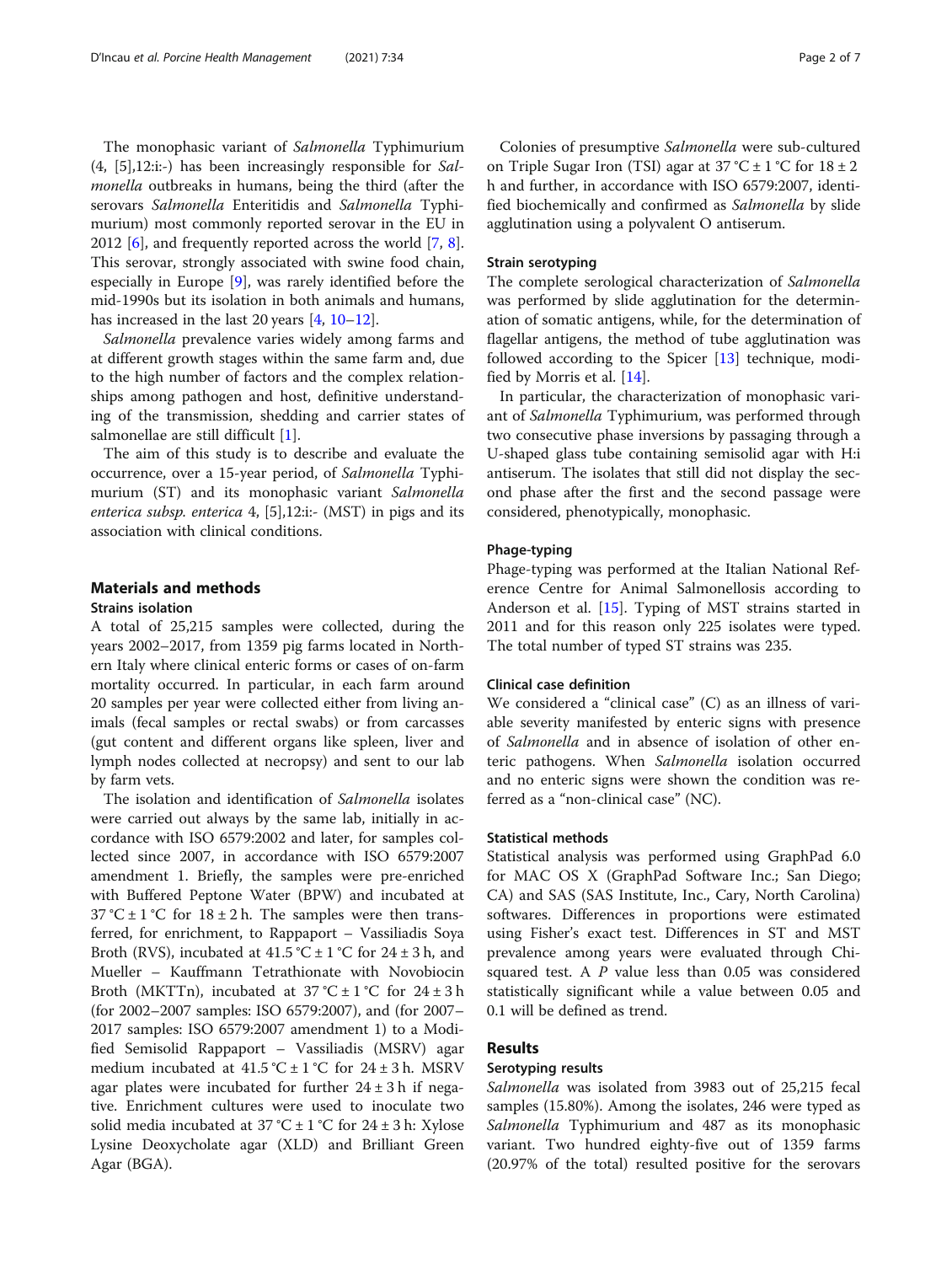investigated in this study. The distribution of the isolates, during the considered period, is showed in Table 1 and Fig. [1](#page-3-0). Overall, it is possible to see two distinct phases. The number of ST isolates were slightly greater than that of MST isolates from 2002 to 2007. Thereafter, since 2008, it is possible to see a steady increase of the presence of MST over ST. Prevalence of both ST  $(\chi^2)_{15} =$ 363.3019,  $p < 0.0001$ ) and MST  $(\chi^2_{15} = 217.5584, p <$ 0.0001) varied significantly depending on the study year.

Five hundred seventeen out of 733 collected isolates came from pigs whose different ages were known: amongst them, most of the MST and ST strains were isolated in animals during the weaning (since 30 days of age till  $25/30$  kg weigh) stage ( $n = 311$ ; 60.15%) and the growing  $(25/30 \text{ kg} - 60 \text{ kg}$  weigh) – fattening  $(60 \text{ kg}$ weigh to slaughtering) period ( $n = 177$ ; 34.24%) whereas the number of isolates from breeders  $(n = 11; 2.13%)$  as well as from suckling piglets  $(n = 18; 3.48%)$  was low. Similar patterns of distribution were observed considering ST and MST separately (Fig. [2](#page-3-0)).

Clinical signs were associated with 114 out of 246 (46.34%) isolates of ST and 184 out of 487 (37.78%) isolates of MST (Table [2\)](#page-4-0). Although it seems that the association of MST to clinical signs is lower than in ST, the difference only approached the statistical significance  $(P = 0.08)$ .

Figure [3](#page-4-0) shows the percentage of strains (on the total of MST and ST strains) associated with clinical illness

Table 1 Number of MST and ST isolates and related percentages on the total of positive samples

| Year  | <b>Total</b><br>positive<br>samples | <b>ST</b> |       | <b>MST</b> |       | $ST + MST$ |       |
|-------|-------------------------------------|-----------|-------|------------|-------|------------|-------|
|       |                                     | n         | $\%$  | n          | $\%$  | n          | $\%$  |
| 2002  | 108                                 | 38        | 35.19 | 18         | 16.67 | 56         | 51.85 |
| 2003  | 164                                 | 16        | 9.76  | 19         | 11.59 | 35         | 21.34 |
| 2004  | 106                                 | 24        | 22.64 | 11         | 10.38 | 35         | 33.02 |
| 2005  | 72                                  | 19        | 26.39 | 10         | 13.89 | 29         | 40.28 |
| 2006  | 268                                 | 28        | 10.45 | 18         | 6.72  | 46         | 17.16 |
| 2007  | 325                                 | 18        | 5.54  | 18         | 5.54  | 36         | 11.08 |
| 2008  | 262                                 | 32        | 12.21 | 45         | 17.18 | 77         | 29.39 |
| 2009  | 196                                 | 6         | 3.06  | 36         | 18.37 | 42         | 21.43 |
| 2010  | 272                                 | 6         | 2.21  | 21         | 7.72  | 27         | 9.93  |
| 2011  | 416                                 | 8         | 1.92  | 15         | 3.61  | 23         | 5.53  |
| 2012  | 834                                 | 17        | 2.04  | 84         | 10.07 | 101        | 12.11 |
| 2013  | 339                                 | 10        | 2.95  | 57         | 16.81 | 67         | 19.76 |
| 2014  | 145                                 | 16        | 11.03 | 61         | 42.07 | 77         | 53.10 |
| 2015  | 176                                 | 3         | 1.70  | 39         | 22.16 | 42         | 23.86 |
| 2016  | 231                                 | 5         | 2.16  | 28         | 12.12 | 33         | 14.29 |
| 2017  | 69                                  | 0         | 0.00  | 7          | 10.14 | 7          | 10.14 |
| Total | 3983                                | 246       | 6.18  | 487        | 12.23 | 733        | 18.40 |

referred to the single production stage. Most of the clinical cases were present in young pigs after weaning, while in fatteners and breeders the occurrence of clinical signs were lower. When infected with MST, clinical signs were present in 45.17% (103/228) and 25.95% (34/ 131) of pigs, in weaners and growers-fatteners respectively, while in case of isolation of ST, clinical signs were present in 53.01% (44/83) and 43.48% (20/46) of pigs, respectively.

#### Phage typing results

The isolates belonged to 23 different phage types (Table [3\)](#page-5-0), and eight of them were common to both serovars. The most frequently isolated phage types were DT193 (62 isolates) and DT120 (47 isolates), followed by U311 (45 isolates) and U302 (29 isolates). Other types found were DT104 (18 isolates), DT20A (16 isolates) and DT208 (11 isolates). DT193 was the most frequent type among MST strains while U302 was the most common among ST strains. Forty-nine isolates showed a pattern which did not conform (RDNC) to any defined pattern, and 149 could not be phage typed (NT).

#### **Discussion**

The results presented here were obtained from farms, located in Northern Italy in a high-density pig population area, and checked when clinical enteric forms or cases of on-farm mortality occurred. We focused on ST and MST, considering the prominent role of these two serovars in the pig population [\[4](#page-6-0), [12](#page-6-0)].

ST and MST represented 12.23% and 6.18, respectively of the Salmonella serovars isolated, low percentages compared to those from other reports. Indeed, recent studies suggested that ST and MST represent between 40 and 50% of the Italian isolates, with MST increasing from 9.66 to 46.34% in the last 10 years [[16](#page-6-0), [17](#page-6-0)]. A similar increasing has also been reported in other countries  $[12]$  $[12]$ . Although it may seem that, in this study, a lower prevalence than those available in the literature to date were recorded, a comparison can not actually be made because in this study we used a clinical sampling with the presence of the enteric clinical form in the herd as inclusion criterion. Therefore, the fact that our sampling was not randomly performed, but following clinical criteria, does not make possible a comparison with other studies. The distribution of the studied serovars, during the considered period, highlighted a predominance of ST on MST in the first period and, since 2008, a reversion of this tendency with MST becoming more predominant over the following years. Indeed after 2009, MST subsequent recorded peaks were likely related to cyclic outbreaks and to the hypothesized pigs' role of reservoir for this serovar [\[18](#page-6-0)].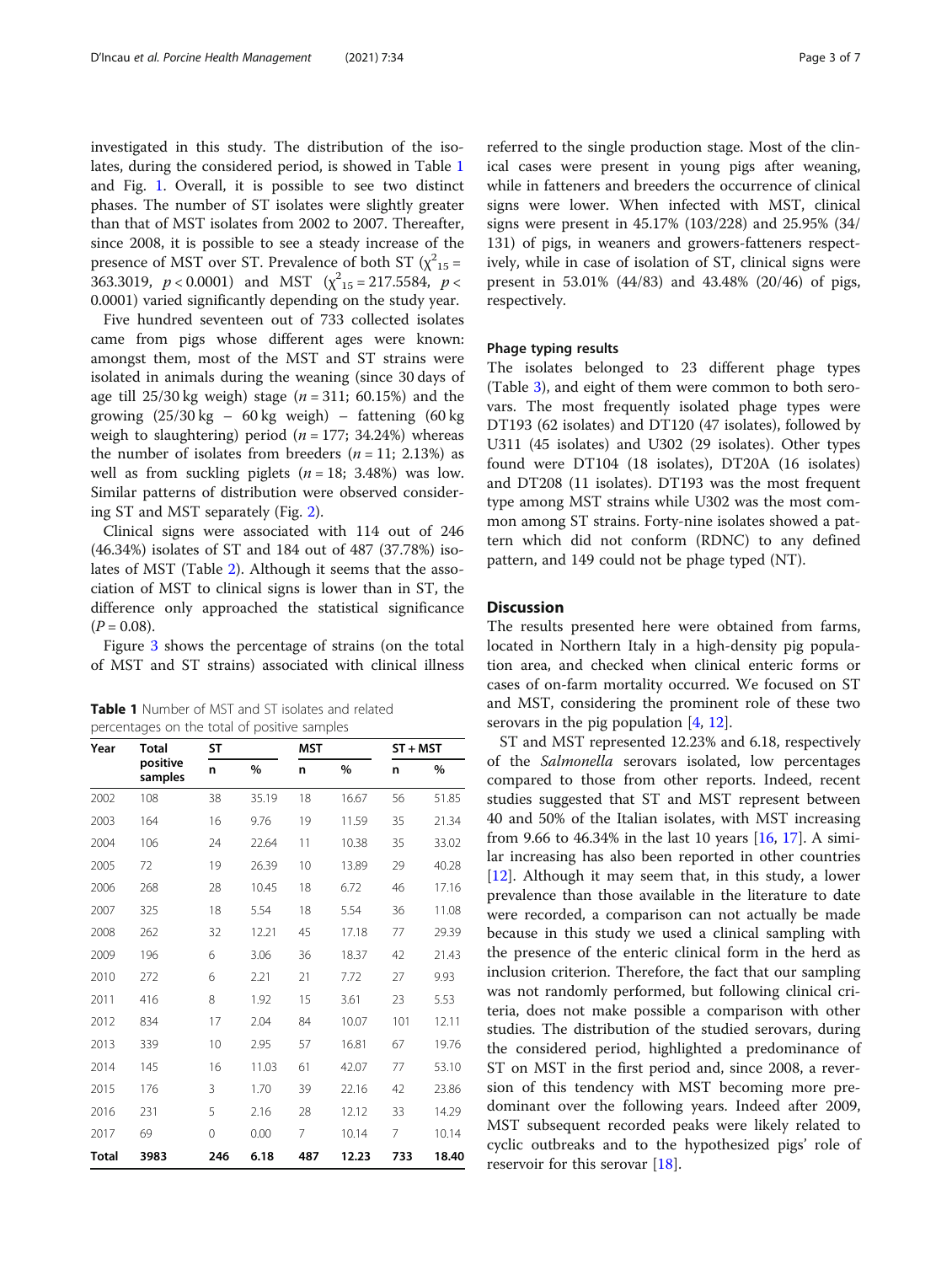50



<span id="page-3-0"></span>

The data reported here are in accordance with recent reports where the increasing prevalence of MST is well documented, in particular in the United Kingdom, Poland and Malta [\[6](#page-6-0), [19,](#page-6-0) [20\]](#page-6-0). In the United Kingdom, MST represented 60.7% of the Salmonella isolates obtained from a surveillance program in pigs in 2015 [\[21](#page-6-0)].

It is conceivable to hypothesize that MST has a selective advantage over ST. It was suggested that a number of factors (i.e. involvement of prophages and antigenic changes) can cause a reduced immune response to MST in herds when compared to ST [[4\]](#page-6-0). More recently, a comparative whole-genome sequencing and

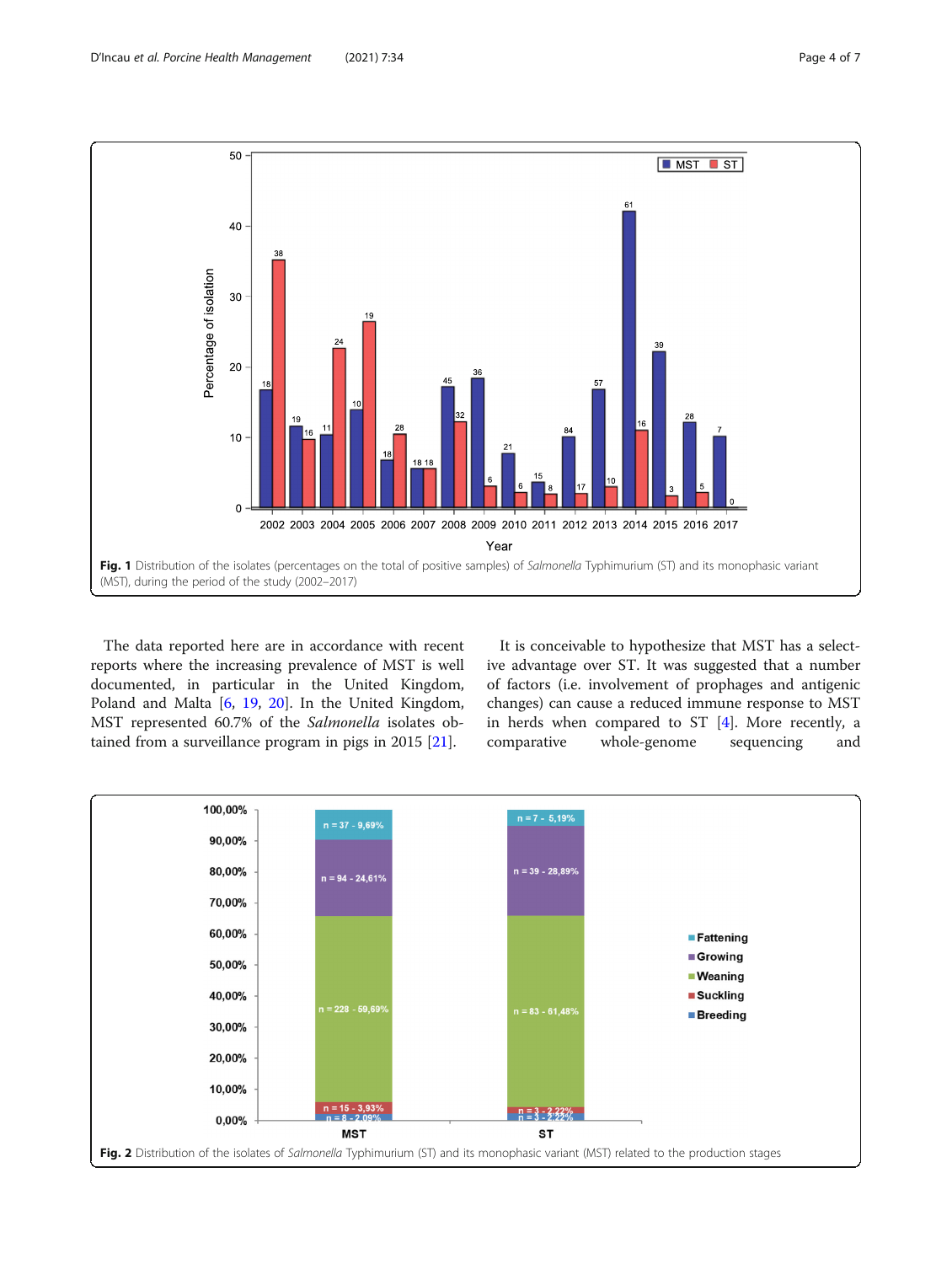|              | Clinical signs present<br>(number of isolates) | Clinical signs absent<br>(number of isolates) | Total<br>number of isolates |
|--------------|------------------------------------------------|-----------------------------------------------|-----------------------------|
| <b>ST</b>    | -14                                            | 132                                           | 246                         |
| <b>MST</b>   | 184                                            | 303                                           | 487                         |
| <b>Total</b> | 298                                            | 435                                           | 733                         |

<span id="page-4-0"></span>Table 2 Association between clinical conditions and the presence of Salmonella Typhimurium (ST) and its monophasic variant (MST)

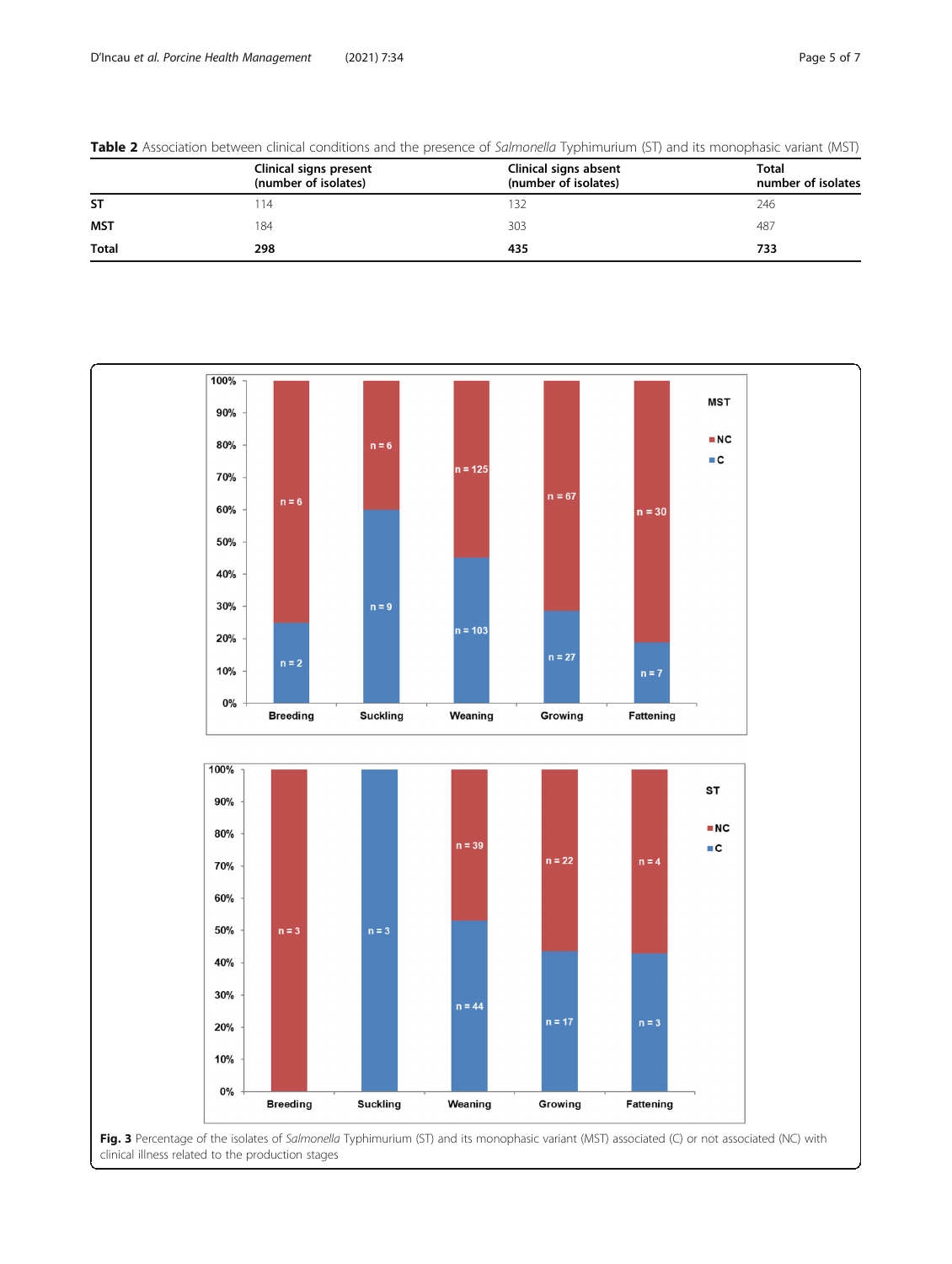phylogenomic analysis of MST isolates from the United Kingdom and Italy during the period 2005–2012, revealed a high level of microevolution that may affect antigenicity, pathogenicity, and transmission [[22\]](#page-6-0).

DT99 0 1 100.00 1 U310 0 1 100.00 1

Although the increase of the number of the MST isolates coincides with the revision of the isolation method, in order to rule out any influence of the testing method upon the results, it is important to highlight that the analyses were performed according to ISO methods: the change of the enrichment media can not affect the suitability of detecting any of the known motile Salmonella serovars [\[23\]](#page-6-0). The replacements of two enrichment broth media with a semi-solid medium leads, on the other hand, to a better selection on the background flora able to grow in the broths and potentially able to mask the isolation of Salmonella strains [\[23](#page-6-0)].

When considering the production stage, both ST and MST showed their highest presence in the weaning and growing period as reported previously [\[24](#page-6-0), [25](#page-6-0)]. A comparison between the prevalence of ST and MST in

different production stages showed no significant differences. Overall, these findings suggest a higher level of susceptibility in younger pigs, irrespective of the serovars involved. Pigs can become infected at any production stage but the decline of maternal antibodies after weaning makes younger pigs more susceptible to the infection [\[26\]](#page-6-0).

When considering the association between clinical signs and isolates, we observed that clinical signs were associated more to ST than to MST and that most of clinical cases were present in young pigs after weaning. These data, although only approaching significance, are supportive of a competitive advantage of MST over ST.

The phage-typing highlighted the prevalence of four types representing about 70% of the typed isolates (DT193, DT120, U311, U302) and this has been a common feature of European isolates for the last 20 years [[11,](#page-6-0) [27](#page-6-0), [28](#page-6-0)]. DT193 has to be regarded as an important phage type also for ST, considering its increase in Europe in the last years [\[29](#page-6-0)] and its role in human cases of salmonellosis.

## Conclusions

In conclusion, this study confirms the presence of ST and MST in pig farms although, considering the total of isolated serotypes, with lower percentages than previously reported.

In the last few years, ST has increasingly been replaced by MST suggesting that MST has a competitive advantage over ST, probably due to its different antigenicity and pathogeneicity which renders the infection stealthier to recognize and control. More detailed studies should be undertaken to assess the mechanisms underpinning the competitive advantage of MST over ST in pigs.

#### Abbreviations

ST: Salmonella Typhimurium; MST: Salmonella Typhimurium monophasic variant; EU: European Union; RDNC: Result does not conform; NT: Not typed; ISO: International Standard Organization; BPW: Buffered Peptone Water; RVS: Rappaport – Vassiliadis Soya; MKTTn: Mueller – Kauffmann Tetrathionate with Novobiocin; MSRV: Modified Semisolid Rappaport – Vassiliadis; XLD: Xylose Lysine Deoxycholate; BGA: Brilliant Green Agar; TSI: Triple Sugar Iron; C: Clinical case; NC: Non-clinical case

#### Acknowledgements

The authors want to thank Laura Birbes, Adelaide Braga, Stefania Folgoni, Giuseppe Orlandi, Francesca Pellegrinelli, and Alberto Tiraboschi for their excellent technical assistance.

#### Authors' contributions

GLA, MD: experimental design. SG, JR, CS, FS, MT, NF, FG: collection and analysis of the samples. MD: text elaboration of the manuscript. MD, PP, NF: discussion and interpretation of the results. GLA: supervision of the activities. The author(s) read and approved the final manuscript.

#### Funding

Not applicable.

#### Availability of data and materials

The datasets used and/or analysed during the current study are available from the corresponding author on reasonable request. The dataset supporting the conclusions of this article is included within the article.

<span id="page-5-0"></span>Table 3 Phage-types associated with isolates of Salmonella Typhimurium (ST) and its monophasic variant (MST) and related percentages on the total of each phage-type

| Phage              | <b>MST</b>     |                | <b>ST</b> | <b>Total</b>   |                 |
|--------------------|----------------|----------------|-----------|----------------|-----------------|
| type               | n              | $\%$           | n         | %              | phage-<br>typed |
| DT193              | 50             | 80.65          | 12        | 19.35          | 62              |
| DT120              | 36             | 76.60          | 11        | 23.40          | 47              |
| U311               | 28             | 62.22          | 17        | 37.78          | 45              |
| U302               | $\overline{4}$ | 13.79          | 25        | 86.21          | 29              |
| DT104              |                | $\mathbf 0$    | 18        | 100.00         | 18              |
| DT <sub>20</sub> A | 13             | 81.25          | 3         | 18.75          | 16              |
| DT208              |                | $\mathbf 0$    | 11        | 100.00         | 11              |
| DT110              | 1              | 14.29          | 6         | 85.71          | 7               |
| DT104B             |                | $\mathbf 0$    | 5         | 100.00         | 5               |
| DT12               |                | $\mathbf 0$    | 5         | 100.00         | 5               |
| DT7VAR             |                | $\mathbf 0$    | 3         | 100.00         | 3               |
| DT1                | 1              | 50.00          | 1         | 50.00          | $\overline{2}$  |
| DT32               | 1/             | 50.00          | 1         | 50.00          | $\overline{2}$  |
| DT138              |                | $\overline{0}$ | 1         | 100.00         | $\mathbf{1}$    |
| DT193A             | 1              | 100.00         |           | $\overline{0}$ | $\mathbf{1}$    |
| DT194              |                | $\mathbf 0$    | 1         | 100.00         | 1               |
| DT195              |                | $\mathbf 0$    | 1         | 100.00         | $\mathbf{1}$    |
| DT <sub>27</sub>   |                | $\mathbf 0$    | 1         | 100.00         | 1               |
| DT36               |                | $\mathbf 0$    | 1         | 100.00         | $\mathbf{1}$    |
| DT7                |                | $\overline{0}$ | 1         | 100.00         | $\mathbf{1}$    |
| DT7A               | 1              | 100.00         |           | $\mathbf 0$    | 1               |
|                    |                |                |           |                |                 |